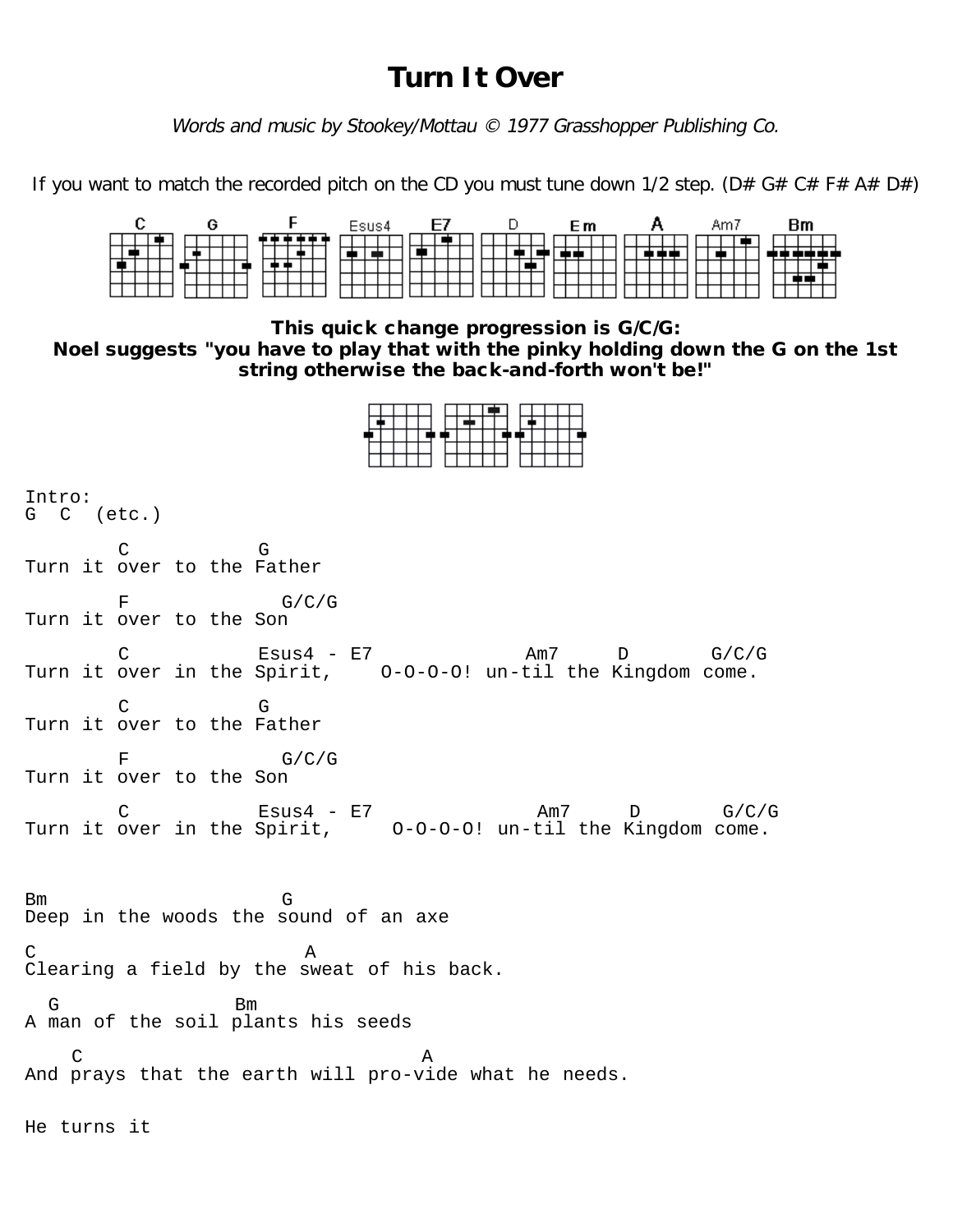C G Over to the Father  $F$  G/C/G Turn it over to the Son C Esus4 - E7 Am7 D G/C/G Turn it over in the Spirit, O-O-O-O! un-til the Kingdom come. C G Turn it over to the Father  $F$  G/C/G Turn it over to the Son C Esus4 - E7 Am7 D G/C/G Turn it over in the Spirit, O-O-O-O! un-til the Kingdom come.

Bm G And out on the street there's a kid left for dead C<sub>A</sub> From playing with things that put holes in his head. G Bm A visiting minister in from the sticks  $C \t A$ Reads from the Bible and here's what he picks.

 C G Turn it over to the Father  $F$  G/C/G Turn it over to the Son C Esus4 - E7 Am7 D G/C/G Turn it over in the Spirit, O-O-O-O! un-til the Kingdom come.

Instrumental Break

Bm C G D C G C G

 Bm G In the front seat of a bus from Birmingham  $C$  and  $A$ A man with a smile reads that letter again G Bm Come home Pop, the struggle is through